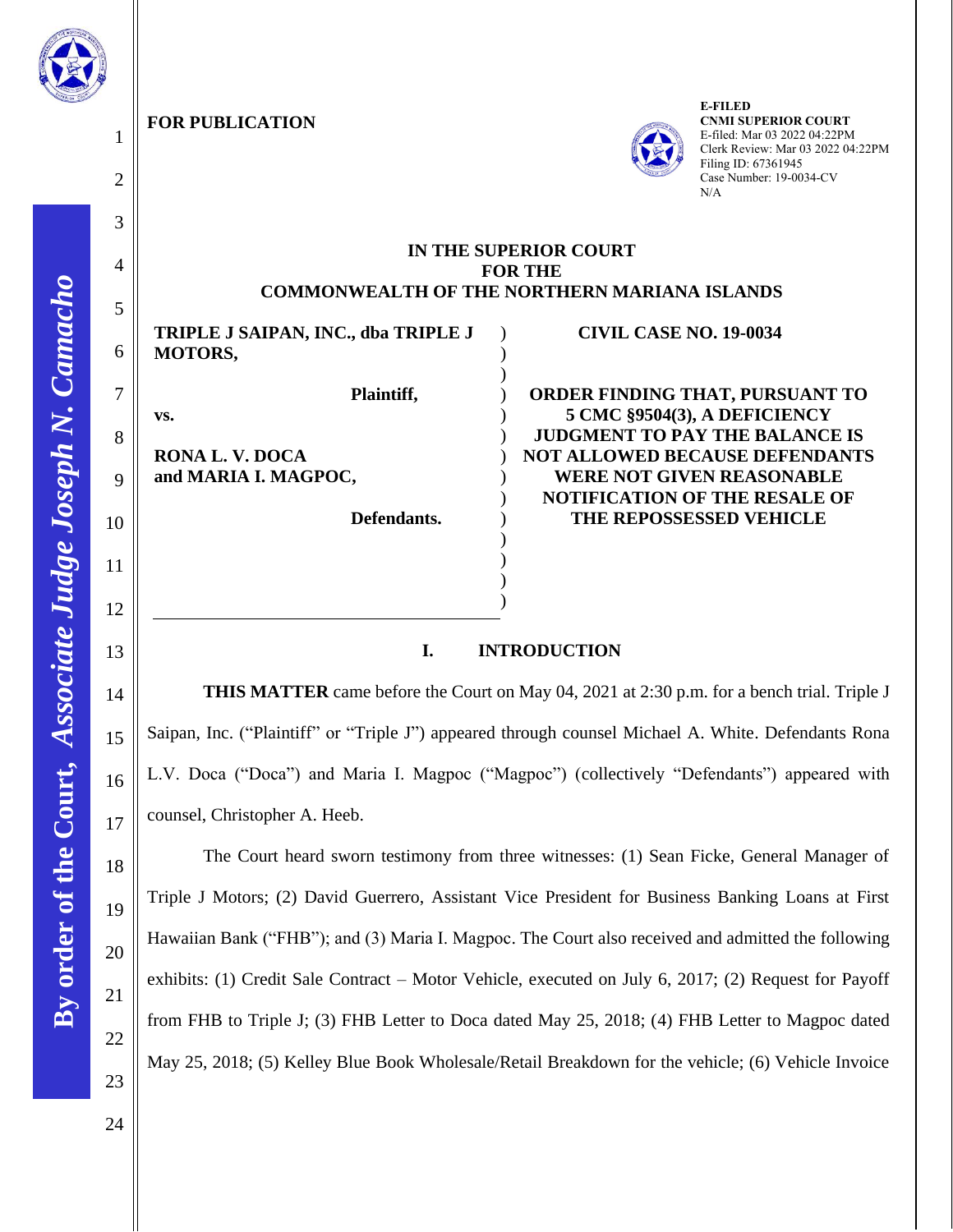| $\mathbf{1}$   | dated August 9, 2018 for resale of the vehicle; (7) Repo Reconciliation Form from Triple J; (8) Excerpt |
|----------------|---------------------------------------------------------------------------------------------------------|
| $\overline{2}$ | from Domestic Mail Manual regarding Certified Mail Services.                                            |
| 3              | Based on a careful review of the filings and applicable law, the evidence received and admitted,        |
| $\overline{4}$ | and the arguments of counsels, the Court issues the following Order.                                    |
| 5              | II.<br><b>Findings of Fact</b>                                                                          |
| 6              | 1. On July 6, 2017, Triple J and Defendants Doca and Magpoc entered into a Credit Sale Contract –       |
| 7              | Motor Vehicle ("the Contract"), wherein Defendants purchased a used 2014 Hyundai Accent ("the           |
| 8              | vehicle") for a total amount financed of thirteen thousand one hundred eighty-two dollars               |
| 9              | (\$13,182.00) from Plaintiff.                                                                           |
| 10             | The Contract obligated Defendants Doca and Magpoc to make payments at the rate of \$334.00<br>2.        |
| 11             | per month.                                                                                              |
| 12             | Also on July 6, 2017, Triple J assigned the Contract to First Hawaiian Bank ("FHB") with<br>3.          |
| 13             | recourse. An assignment with recourse means that, if Defendants failed to comply with their             |
| 14             | obligations under the contract, FHB could reassign the contract to Triple J, and demand that Triple     |
| 15             | J pay everything due from Defendants under the contract.                                                |
| 16             | During the course of the loan term, Defendants defaulted on the loan by failing to make the<br>4.       |
| 17             | monthly payments.                                                                                       |
|                | In May 2018, FHB repossessed the vehicle, reassigned the contract to Triple J, and demanded that<br>5.  |
| 18             | Triple J pay the balance due under the contract, \$12,051.88.                                           |
| 19             | Triple J paid to FHB the sum of \$12,051.88. Included in the payoff amount was the following:<br>6.     |
| 20             | The balance due on the loan at the time of repossession which was eleven thousand six<br>a.             |
| 21             | hundred two dollars and seven cents (\$11,602.07);                                                      |
| 22             | b. Repossession costs incurred by FHB totaling three hundred fifty dollars (\$350);                     |
| 23             | Forty-one dollars and thirty-two cents (\$41.32) in accrued interest; and Fifty-eight dollars and<br>c. |
| 24             | forty-nine cents (\$58.49) in late charges.                                                             |
|                | $-2-$                                                                                                   |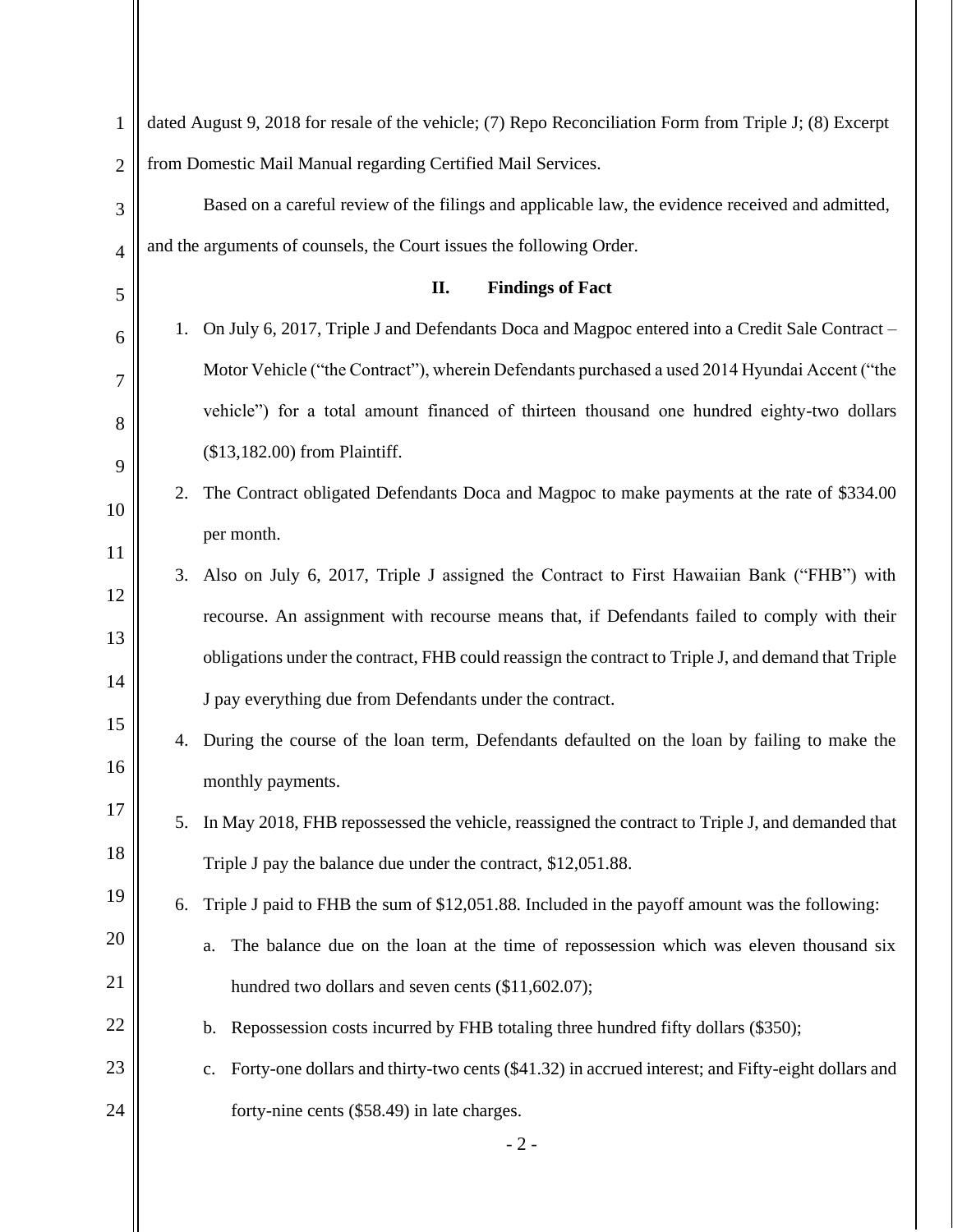| $\mathbf{1}$   | 7. The vehicle was resold on August 9, 2018 for the sum of ten thousand nine hundred ninety-five                 |
|----------------|------------------------------------------------------------------------------------------------------------------|
| $\mathfrak{2}$ | dollars (\$10,995.00).                                                                                           |
| 3              | Triple J received a refund of nine hundred and twenty-two dollars (\$922) for buyer purchased<br>8.              |
| $\overline{4}$ | insurance that was cancelled upon the repossession. Triple J has credited this amount to                         |
| 5              | Defendants Doca and Magpoc.                                                                                      |
| 6              | 9. Triple J incurred costs totaling two thousand two hundred thirty-five dollars and eighteen cents              |
| $\overline{7}$ | (\$2,235.18) incurred during the resale of the vehicle.                                                          |
| 8              | 10. FHB claims that on May 25, 2018, it sent letters to Doca and Magpoc, respectively, informing                 |
| 9              | them of the default, that the vehicle had been repossessed and that the vehicle would be resold at               |
| 10             | a private sale by Triple J Motors at any time after June 4, 2018 unless the total amount due was                 |
| 11             | paid by Defendants prior to that date. ("Notification Letters").                                                 |
| 12             | 11. David Guerrero ("Guerrero"), the Assistant Vice President for Business Banking Loans for FHB                 |
| 13             | in Saipan, testified about FHB's mailing practices.                                                              |
| 14             | Guerrero testified that FHB's business practice is to send letters via certified mail return<br>a.               |
| 15             | receipt requested. He also stated that FHB also customarily sends such letters via regular mail.                 |
|                | However, Guerrero could not provide a detailed description of FHB's office mailing practices.                    |
| 16             | Guerrero offered no testimony or evidence as to how or by whom basic acts such as                                |
| 17             | addressing, sealing, and stamping of items for mailing were done nor of how any such items                       |
| 18             | of mailing were actually delivered to the postal service.                                                        |
| 19             | Guerrero testified that the Notification Letters were created at the Guam Dealer Center, which<br>$\mathbf{b}$ . |
| 20             | is a part of the FHB organization that operates out of Guam and handles the Bank's car loan                      |
| 21             | operations. Furthermore, Guerrero testified that these letters would have been mailed out by                     |
| 22             | the Guam Dealer Center. Guerrero did not himself personally mail out the letters to Doca and                     |
| 23             | Magpoc.                                                                                                          |
| 24             |                                                                                                                  |

- 3 -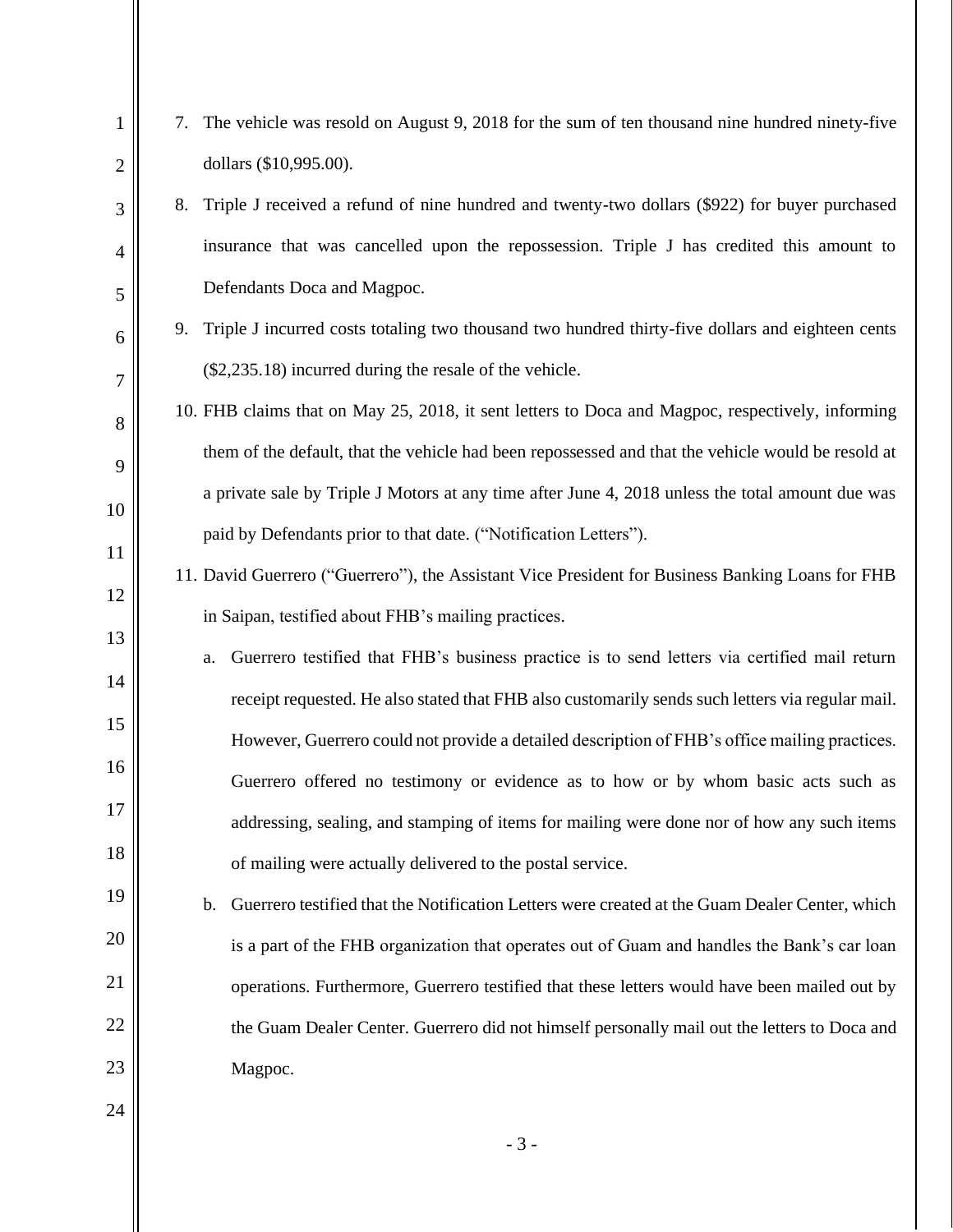| 1              | Guerrero admitted that he does not know the procedures for sending certified mail out of the<br>c.              |
|----------------|-----------------------------------------------------------------------------------------------------------------|
| $\overline{2}$ | Guam Dealer Center.                                                                                             |
| 3              | 12. Certified mail return receipt requested provides the sender with a receipt of mailing and a return          |
| 4              | receipt. The return receipt (often referred to as also the 'green card') will bear the signature of the         |
| 5              | recipient of the mailing. Both the certified mail service and the return receipt service require extra          |
| 6              | fees paid to the postal service.                                                                                |
| $\overline{7}$ | 13. Guerrero testified that the Guam Dealer Center informed him there was no record of certified mail           |
| 8              | receipts or return receipts for the Notification Letters.                                                       |
| 9              | 14. Doca and Magpoc were never personally served the Notification Letters.                                      |
| 10             | 15. Defendant Magpoc testified that she never received a Notification Letter. Further, Magpoc                   |
| 11             | testified that she never received any notice, written or otherwise, of the proposed sale of the                 |
| 12             | vehicle.                                                                                                        |
| 13             | 16. Defendants Doca and Magpoc are not members of the same household.                                           |
| 14             | 17. Defendant Magpoc stated that she found out from Doca that the vehicle had been repossessed.                 |
| 15             | 18. Defendant Doca did not testify.                                                                             |
|                | Ш.<br><b>LEGAL STANDARD</b>                                                                                     |
| 16             | In the Commonwealth of the Northern Mariana Islands ("Commonwealth"), a secured party who                       |
| 17             | seeks to sell collateral after default must send to the debtor reasonable notification of the time and place    |
| 18             | of any public sale or reasonable notification of the time after which any private sale or other intended        |
| 19             | disposition (of the collateral) is to be made. 5 CMC $\S 9504(3)$ (stating "reasonable notification of the time |
| 20             | and place of any public sale or reasonable notification of the time after which any private sale or other       |
| 21             | intended disposition is to be made shall be sent by the secured party to the debtor"); Bank of Hawaii vs.       |
| 22             | Teregeyo, 3 CR 876, 881 (NMI Super. Ct. 1989) (stating that "the provision in 5 CMC § 9504(3) is                |
| 23             | mandatory"). Failure to provide such reasonable notice of resale of the collateral bars the creditor from       |
| 24             | obtaining a deficiency judgment against debtors. See Triple J Motors v. Sanchez, 2007 MP 23 124 (stating        |
|                | $-4-$                                                                                                           |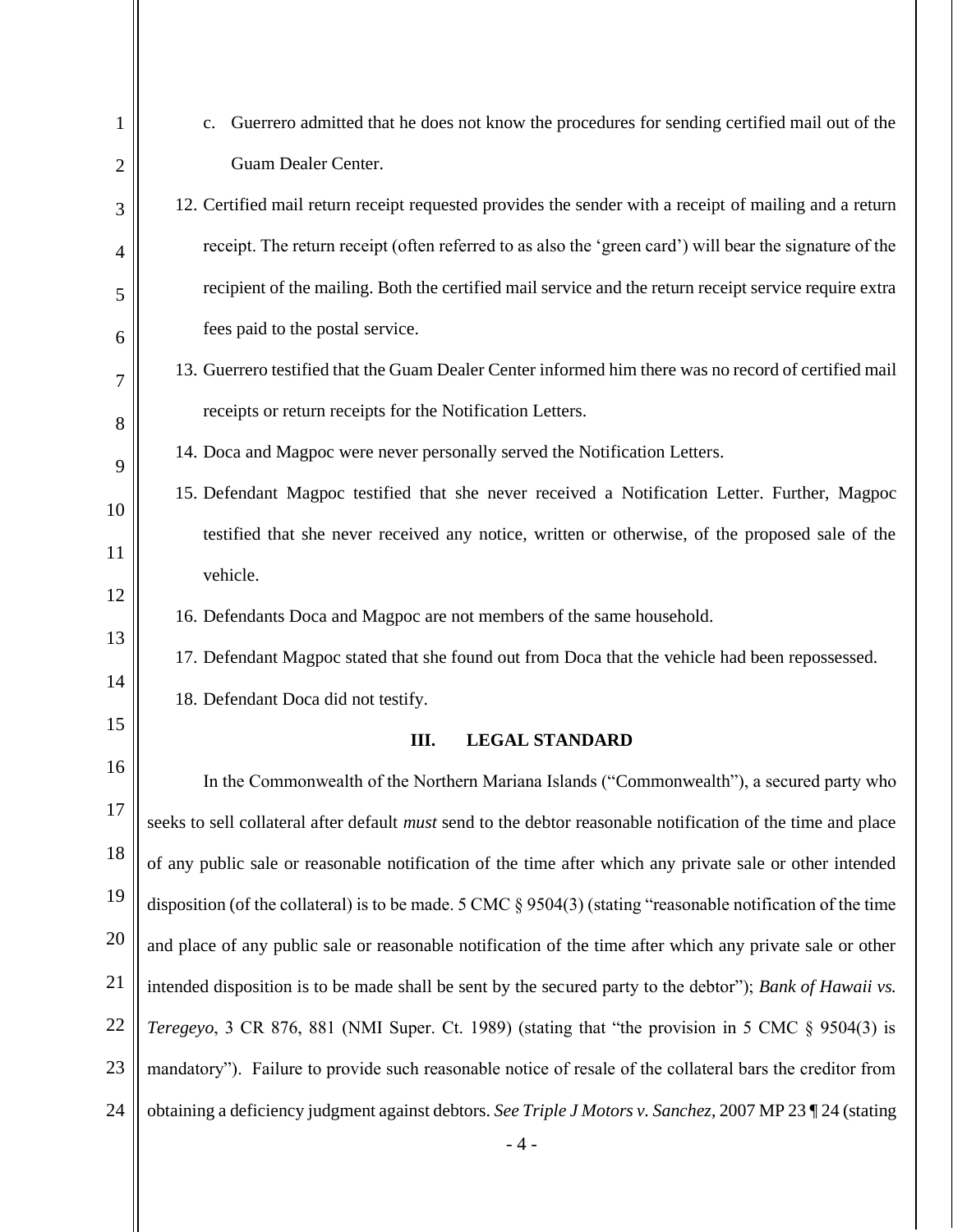2 that "deficiency judgments are denied where a creditor fails to provide reasonable notice of the resale of collateral"); *see also Economic Dev. v. Arriola*, 2 CR 212 (Dist. Ct. App.Div. 1985).

- 3 4 5 6 7 8  $\overline{Q}$ 10 11 12 13 14 15 16 17 18 19 "The party seeking the deficiency judgment has the burden of proving the sufficiency of the notice." *Springfield Chrysler-Plymouth v. Harmon*, 858 S.W.2d 240, 245 (Mo. Ct. App. 1993) (interpreting a statute similarly worded to 5 CMC § 9504(3)). Parties with this burden may proffer evidence regarding regularly conducted activity if  $(A)$  the record was made at or near the time by — or from information transmitted by — someone with knowledge; (B) the record was kept in the course of a regularly conducted activity of a business, organization, occupation, or calling, whether or not for profit; (C) making the record was a regular practice of that activity; (D) all these conditions are shown by the testimony of the custodian or another qualified witness, or by a certification that complies with Rule 902(11) or (12) or with a statute permitting certification; and (E) neither the source of information nor the method or circumstances of preparation indicate a lack of trustworthiness. NMI R. EVID. 803(6). Though there are no definitive steps a party seeking the deficiency judgment must take to show that the other party was sent reasonable notice, suffice to say that the burden is not met when the moving party does not provide any testimonial evidence showing that notice was given or the return receipt of the certified mail but instead relies solely on the arguments of its counsel. *See Atkins Kroll, Inc. v Primo Ferrera, Jr.*, Small Claims No. 17-0382 at 3 (April 10, 2018); *see also Salty Saipan Corp. v. Shakir*, 2018 MP 18 ¶ 18 ("The preponderance of the evidence standard is described as evidence which is of greater weight or more convincing than the evidence which is offered in opposition to it; that is, evidence, which as a whole show that the fact sought to be provided is more probable than not." (internal citation omitted)).
- 20

1

## **IV. DISCUSSION**

21 22 23 The parties brought two issues before the Court at trial. The first issue was whether Defendants Doca and Magpoc received proper notice from Plaintiff Triple J concerning the resale of the vehicle. The second issue was whether prejudgment interest is authorized pursuant to the Credit Sale Contract. The

24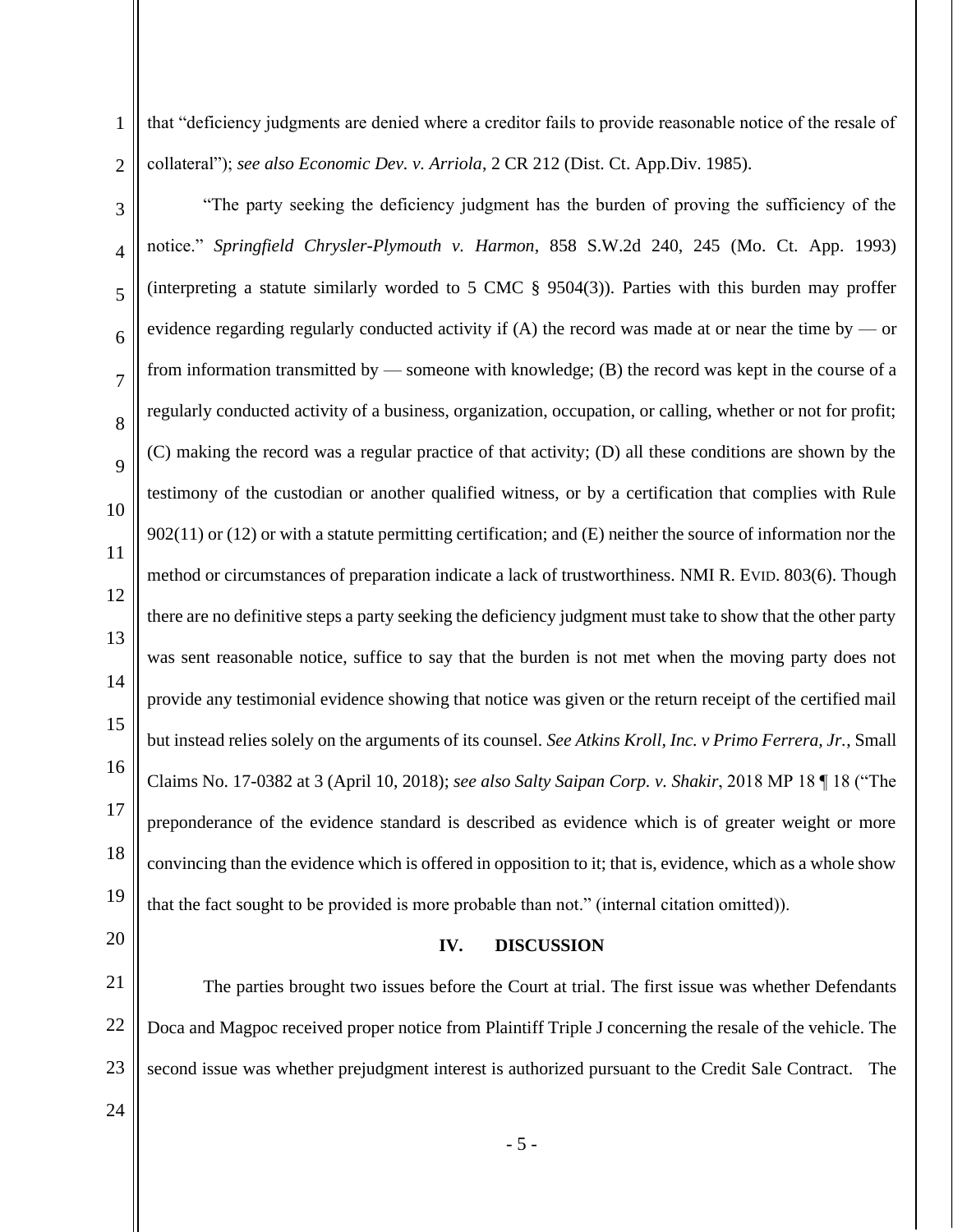1  $\mathfrak{D}$ Court will first address the issue of whether Defendants Doca and Magpoc received proper notice from Plaintiff Triple J concerning the resale of the vehicle.<sup>1</sup>

3

4 5 6 7 8  $\overline{Q}$ 10 Here, as to the notice issue, both parties agree that the vehicle was repossessed once payments ceased to be made. The Court finds that this repossession gave Doca notice that action was being taken in response to the failure to repay the loan.<sup>2</sup> However, the repossession itself did not provide "reasonable" notification of the time and place of any public sale or reasonable notification of the time after which any private sale or other intended disposition is to be made" as required by 5 CMC  $\S 9504(3)$ . For this, Plaintiff Triple J had the burden to present persuasive evidence that showed that reasonable notification of the *sale* was sent to Defendants Doca and Magpoc or else a deficiency judgment against Defendants would be barred. See *Triple J Motors*, 2007 MP 23 ¶ 24.

11 12 13 14 15 In its case in chief, Plaintiff Triple J did not produce any physical evidence such as either a certified mail receipt or a return receipt showing that Defendants were sent the Notification Letters. Plaintiff's witness Guerrero conceded that he requested the return receipts associated with the letters sent to Doca and Magpoc from the Guam Dealer Center and was advised that there were no return receipts. Instead, Plaintiff relied solely on Guerrero's testimony to prove that notice was given to Doca and Magpoc.

16 17 18 19 20 21 During his testimony, Guerrero stated that FHB mails repossession letters from the Guam Dealer Center in the regular course of its business and thus would have done so in this matter. However, Guerrero also testified that he has never worked at the Guam Dealer Center and that he does not know their certified mail procedures. The Court finds that Guerrero's lack of familiarity with the workings of FHB's mailing procedures nullifies any weight to be given to Guerrero's testimony. Ultimately, though the Court recognizes that Guerrero gave honest testimony, Guerrero lacked the familiarity of how notification letters

22

<sup>23</sup> 24 <sup>1</sup> For purposes of this Order, the Court does not differentiate between named plaintiff Triple J and unnamed plaintiff/party in interest FHB that prepared the Notification Letters. The issue is whether Doca and Magpoc received the Notification Letters.

<sup>&</sup>lt;sup>2</sup> The repossession would not have given Defendant Magpoc this notice because Magpoc does not live with Doca.